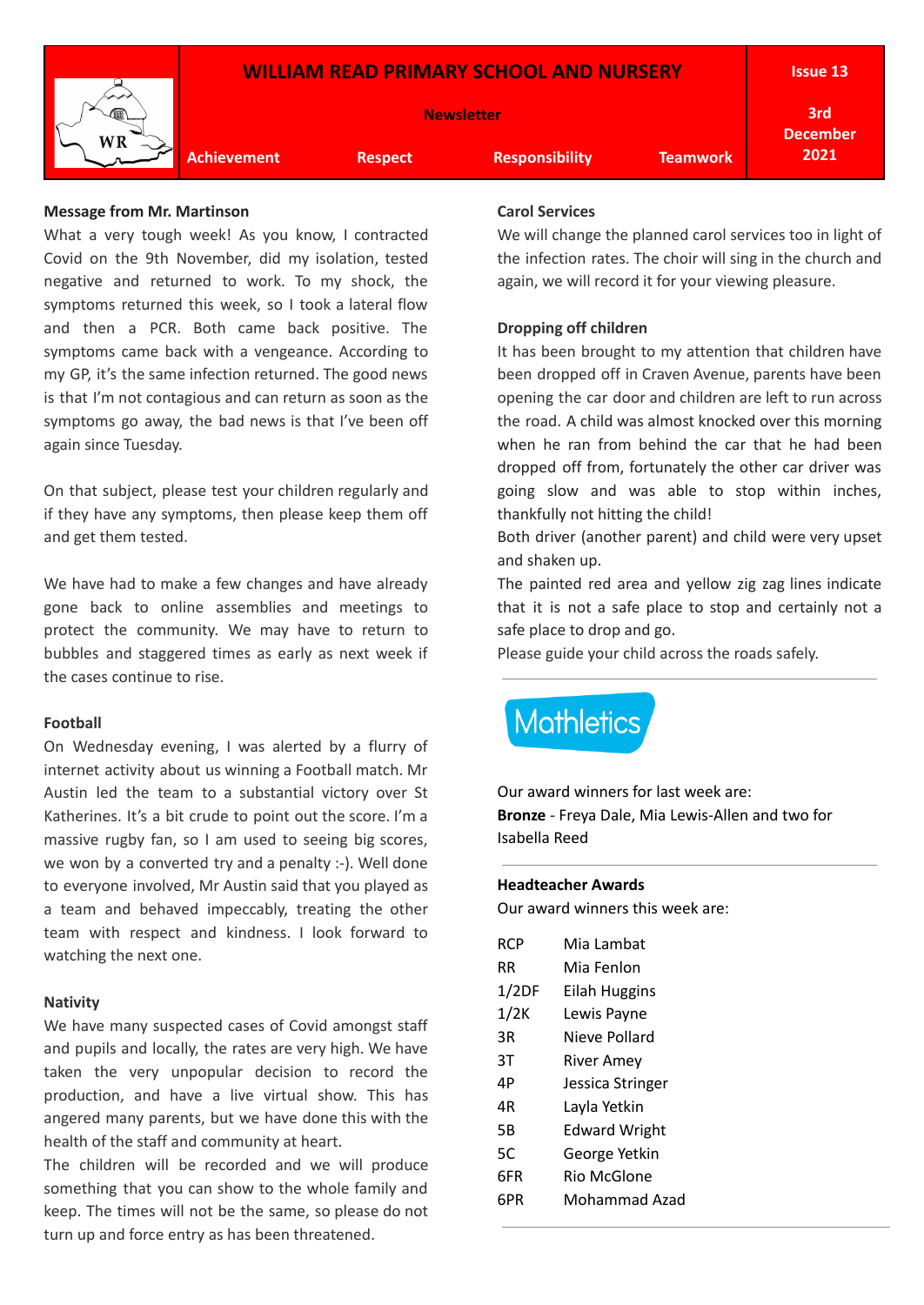|                    | <b>WILLIAM READ PRIMARY SCHOOL AND NURSERY</b> |                       |                 |                        | <b>Issue 13</b> |
|--------------------|------------------------------------------------|-----------------------|-----------------|------------------------|-----------------|
|                    | <b>Newsletter</b>                              |                       |                 | 3rd<br><b>December</b> |                 |
| <b>Achievement</b> | <b>Respect</b>                                 | <b>Responsibility</b> | <b>Teamwork</b> | 2021                   |                 |



Our Dojo Champions this week are:

|       | Nursery Aidan Pagiwa                      |
|-------|-------------------------------------------|
| RCP   | Daisy Lawes                               |
| RR    | Alfie Boulden                             |
| 1/2DF | <b>Samuel Matyus</b>                      |
| 1/2K  | Isabel Clarke and Zacharia Sanders-Mackey |
| 3R    | Ethan Marsh                               |
| 3T    | Bobby Sipple                              |
| 4Р    | Favour Ariyo                              |
| 5В    | Gabriella Coombes                         |
| 5C    | Brodye Brown                              |
| 6FR   | Max Parsons                               |
|       |                                           |

6PR Charlie Coble

# Accelerated<br>Reader

The following children have achieved these certificates this week.

**Bronze Certificate** - Oliver Butwell 1/2K, Emelia Hall 1/2K, Jamie Stockley 1/2K, Eliza Swierczek 1/2K, Favour Ariyo 4P, Emir Enginov 4P, Melissa Howe 4P, Ronnie Atkins 5C, Grace Davies 5C, Ivy Irish 5C, George Yetkin 5C, Jay Clarke 6PR, Riley Lovell 6PR, Theo Milne 6PR, William O'Donnell 6PR and Bailey Tratt 6PR.

**Silver Certificate** -Eilah Huggins 1/2DF, Millie Johnson 1/2DF, Samuel Matyus 1/2DF, Charlie Butwell 3R, Shane Flint 3T, Marliee-Rose Wright 3T, Kelsie Harris 4P, Harry Pickett 4R, Sebastian Swierczek 4R, Erica-Gabriela Barsan 5B, William Gainey 5B, Nula Tratt 5C and Shaun Brett 6PR.

**Gold Certificate** - Gio Awidikian 3T, Nicola Dryla 5C, Charlie Coble 6PR and Charlie Pickett 6PR.

The table below shows our top readers so far this year:

| Eligiusz Szczepanek    | 4R  | 560,621 |
|------------------------|-----|---------|
| Lara Garrett           | 6FR | 412,620 |
| Ava Nicholls-Cain      | 6FR | 273,112 |
| Claudia Vaux-Jackson   | 6FR | 254,399 |
| <b>Charlie Pickett</b> | 6PR | 216,016 |
| Erica-Gabriela Barsan  | 5Β  | 185,413 |
| Phoebe Huggins         | 5Β  | 181,623 |
| Harlie-Rose Stringer   | 6FR | 177,811 |
| <b>Toby Amey</b>       | 5Β  | 171,963 |
| Freya Dale             | 5B  | 165,150 |

## **AR HOME CONNECT**

All children in years 1-6 have brought a letter home with information for you to log on to AR Home Connect. By logging on to the website you will be able to access your child's AR account, allowing you to see what quizzes have been taken, their score and how close they are to their target etc. You will also be able to set up an email notification for every time your child quizzes and their results. Reading is a very important life skill. Please encourage your child to read as much as possible.

#### **Change to Lunch Menu for next two weeks**

Wednesday 8th December we will be serving Chicken Nuggets, Quorn Dippers, Chips, Baked Beans and Salad and Chocolate Chip Sponge with Chocolate Custard.

Thursday 9th December - we will be serving Spaghetti Bolognaise and Jacket Potato with Baked Beans or Tuna. Quorn Mince or Tomato Pasta will not be available.

Friday 10th December is Christmas Dinner Day and we will be serving a traditional Christmas roast dinner with a vegetarian option.

On Monday 13th December there will be cookies available rather than Angel Delight or rice pudding.